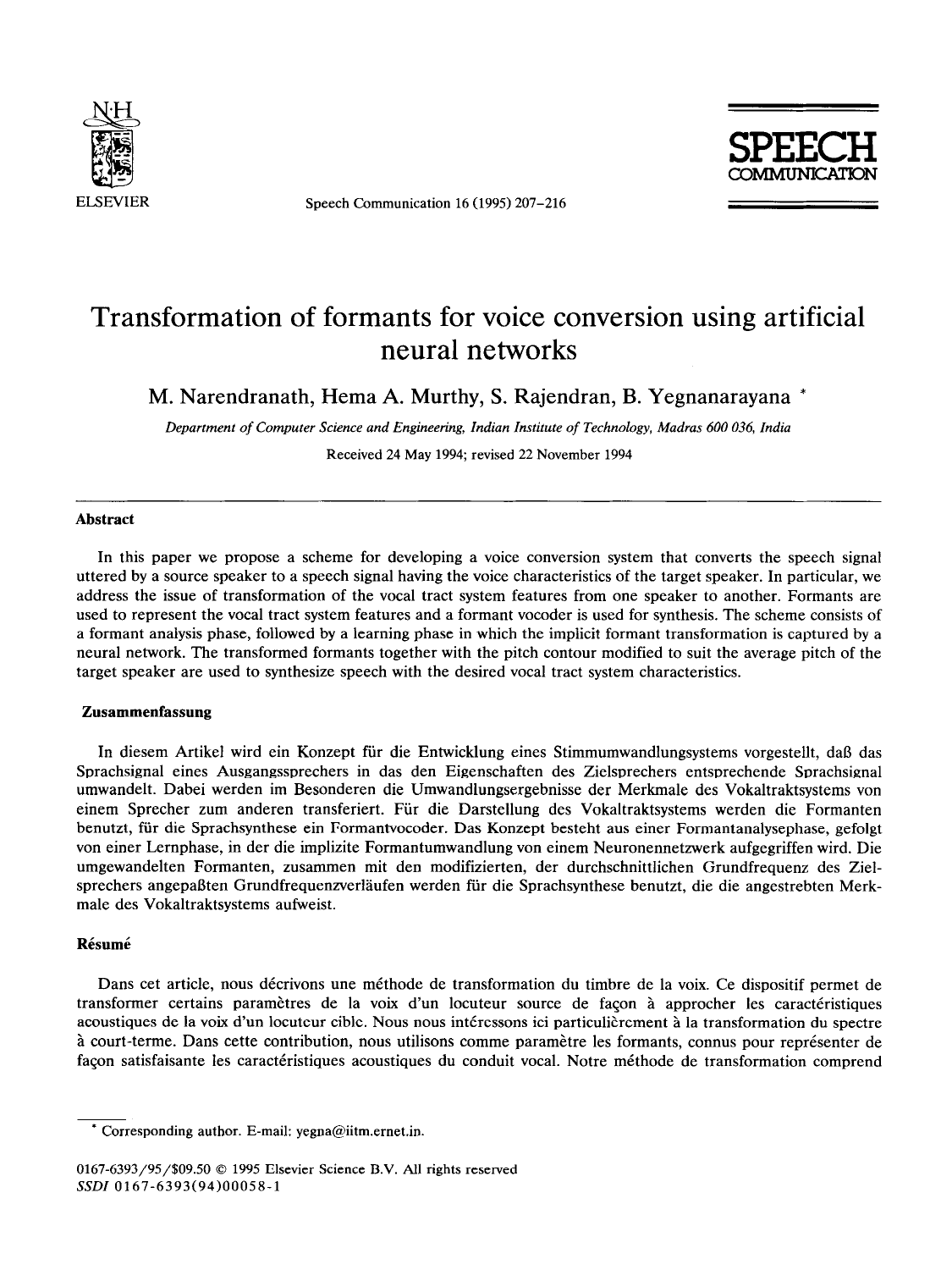deux phases distinctes: une phase d'analyse, dans laquelle nous extrayons les paramètres formantiques, et une phase d'apprentissage dans laquelle nous apprenons les transformations à l'aide d'un réseau de neurones. Les formants transformés sont ensuite utilisés, lors de la synthèse, dans un synthétiseur à formants.

Keywords: Voice conversion; Speaker characteristics; Formants; Multilayer feedforward neural network

## **1. Introduction**

Speech signal possesses mainly two kinds of information, namely the speech message part and the speaker identity part. Isolating the characteristics of speech and speaker from the signal is a challenging problem in speech research. Extracting the message part of the information is the focus of research in the area of speech recognition (Rabiner and Juang, 1993). Speaker recognition and verification deals with techniques to extract speaker dependent information from the speech signal.

In the development of a voice conversion system mainly two problems are to be addressed. They are (1) identification of speaker characteristics or acquisition of speaker dependent knowledge in the analysis phase and (2) incorporation of the speaker specific knowledge while synthesis during the transformation phase. This is relevant in two situations. For example, in a text-to-speech system it may be required to generate speech with the desired voice characteristics. Voice conversion is also relevant while transforming speech from a source speaker into a speech signal with voice characteristics of the target speaker. Both these involve identification of speaker characteristics, and extraction of these characteristics from the speech signal. These characteristics need to be represented in a suitable manner for incorporating them either in a text-to-speech system or in a voice transformation system.

Analysis of speaker dependent characteristics is also useful for developing speaker recognition and speaker verification systems in security and forensic applications. Understanding speaker dependent characteristics is necessary for speaker normalization for developing speaker independent speech recognition systems. Several attempts have been made to study and manipulate the speaker dependent characteristics. Atal and Hanauer (1971) studied the feasibility of modifying voice characteristics using an LPC vocoder. Seneff (1982) demonstrated a method to modify the excitation and vocal tract parameters. Childers et al. (1985, 1987, 1989) have examined methods for converting the speech of a male speaker to sound like that of a female speaker and vice versa. Abe et al. (1988) have developed a technique for voice conversion through vector quantization and spectral mapping. In a similar work reported by Savic and Nam (1991) the mapping code book was realized by a neural network. Another work reported by Abe (1991) describes a voice conversion algorithm that uses speech segments as conversion units. To produce speech in a different voice the corresponding segments are replaced. In another method for voice conversion technique proposed by Valbret et al. (1992), prosodic modifications were incorporated in the excitation signal using PSOLA (Pitch Synchronous Overlap Add) technique and speech was synthesized using the transformed spectral parameters.

In this paper we train a neural network to learn a transformation function which can transform the speaker dependent parameters extracted from the speech of the source speaker to match with that of the target speaker. In particular, we address the issue of transforming the characteristics of the vocal tract system in the speech signal of the source speaker to that of the target speaker. In the voice conversion system that is discussed in this paper, we assume a formant vocoder model for speech production. In Section 2 we discuss a general scheme for voice conversion, and the issue of transformation of the vocal tract characteristics. In Section 3 we propose a neural network model for capturing the implicit transformation of the formants representing the vocal tract systems of two speakers. A synthesis experiment incorporating the formant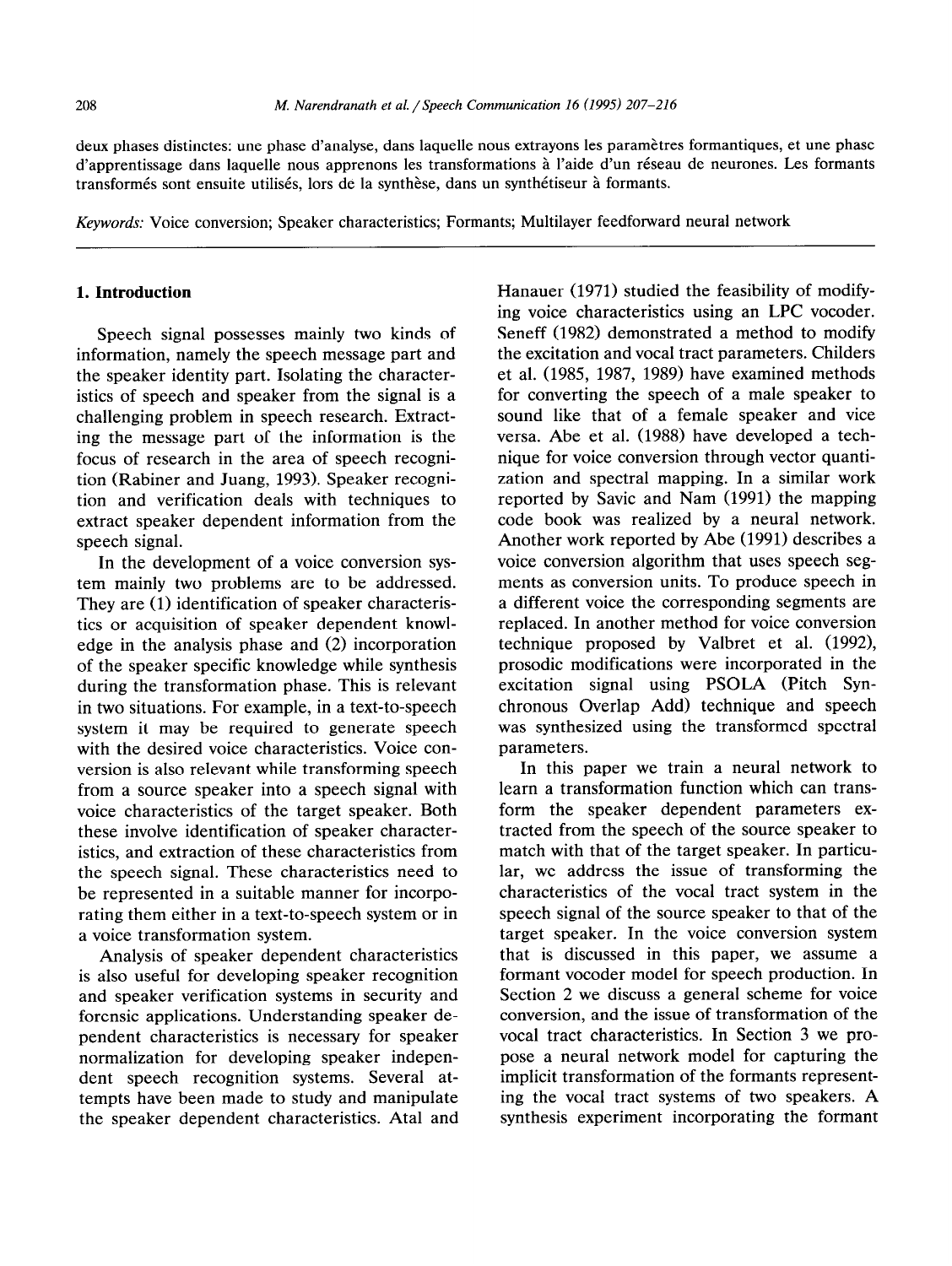transformation is described in Section 4 to demonstrate the applicability of the neural network model for voice transformations.

### 2. **Speaker characteristics for voice conversion**

In this section we first identify parameters which characterize inter-speaker variations and then develop methods for transforming them across speakers.

The term speaker characteristics or voice is used to refer to those factors in the spoken utterance which carry information about the speaker, i.e., those factors which are used by listeners to identify the speaker of an utterance. In general these factors are not known precisely. But still listeners are able to distinguish among speakers from their voices without much effort. Studies in interspeaker variations and factors affecting voice quality have revealed that there are various parameters in the speech signal, both at the segmental and at the suprasegmental level, which contribute to the interspeaker variability (Klatt and Klatt, 1990; Fant et al., 1991; Childers and Lee, 1991).

From a speaker recognition point of view, one would also use this knowledge at various levels to recognize a speaker from his voice. At the highest level voices are differentiated by the use of linguistic cues derived from the speech. These linguistic cues include the language of the speaker, his dialect, choice of lexical patterns, choice of syntactic constructs and the semantic context. The characteristics of a speaker at the linguistic level are difficult to analyze and model.

There are factors in a spoken utterance which are speaker dependent and can be measured (or estimated) from the acoustic waveform of speech. These factors are the acoustic level characterization of the speaker. The acoustic level characterization can be further divided into segmental and suprasegmental levels. At the segment level the vocal tract system and source characteristics of the speaker contributes to the speaker characteristics. The vocal tract may be characterized by a linear time varying system represented by a set of time varying parameters. From parameter extraction point of view, it is convenient to represent the system as a linear digital filter, for example an all-pole model. However, from a transformation point of view, it is convenient to represent the system with articulatory parameters. Since articulatory parameters are difficult to extract from the speech signal, as a compromise, formants are proposed for representing the vocal tract system information. The nature of the source, especially for voiced segment, is an important feature of speaker characteristics. Besides the pitch period, the shape of the glottal pulse is also unique for a given speaker. In this study we consider transformation of the average pitch only. We assume a standard model for the glottal pulse for excitation instead of deriving the transformation of the glottal pulse characteristics, although such a transformation of source information is critical for incorporating the characteristics of the voice of the desired speaker in the synthesis.

There are many factors at the suprasegmental level which affect the speaker's voice quality. The prosodic features such as pitch, duration and intensity as a function of time are unique for a given speaker. In fact a speaker is identified more by these factors than by the vocal tract features, as is evident while listening to the linear prediction residual signal of speech. But these features are dependent on the context and also on the language of the speaker. Hence they are more difficult to extract and represent for voice transformation. In the present study suprasegmental features of the source speaker are retained, while using the transformed vocal tract parameters for synthesis.

### 3. **Voice transformation studies**

As mentioned before, we focus our attention on the transformation of formants and average pitch of the target speaker in voice conversion. First we study how the formants and average pitch of two speakers differ. We considered five pairs of speakers, each pair consisting of a male and a female speaker. We collected speech data for isolated utterances of vowels  $/i/$ ,  $/e/$ ,  $/a/$ ,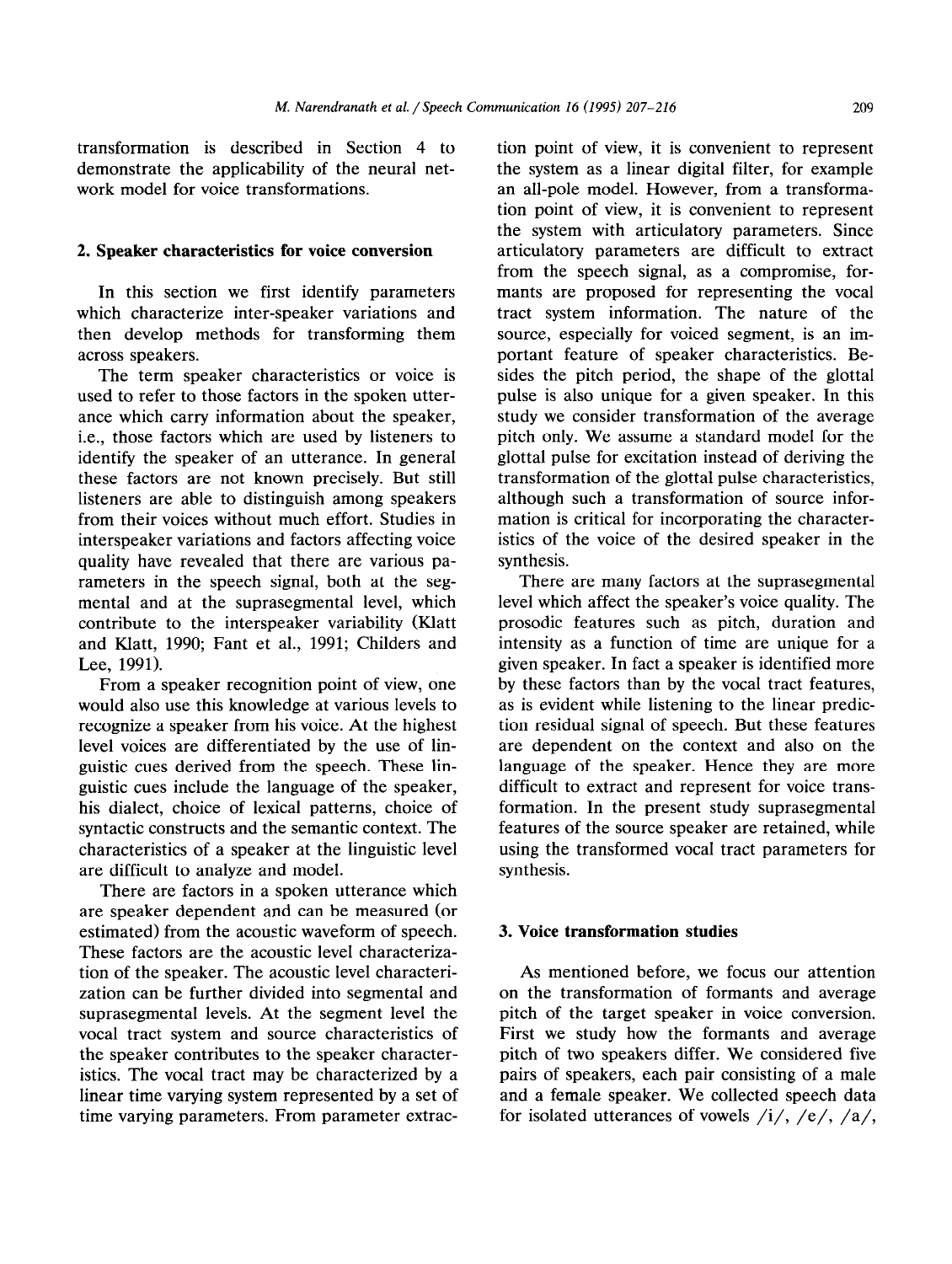$\sqrt{\frac{0}{x}}$  and  $\sqrt{\frac{u}{x}}$  from each of these five pairs of speakers. The first three formants are extracted using a method based on minimum phase group delay functions (Murthy and Yegnanarayana, 1991). Assuming the male speaker as the source 6) speaker and the female speaker as the target (t) speaker, the average values of the formant ratios  $(Ki = Fi^t/Fi^s$  for  $i = 1,2,3$  are computed for each vowel and for each pair of speakers. The average is obtained across several frames of data from several repetitions of each vowel.



Fig. 1 shows the variation of these scale factors for different vowels, for five different pairs of male and female speakers. These plots show that the scale factors are dependent both on the formant (first, second or third) and the type of the vowel. Moreover, the plots of the three scale factors (corresponding to the three formants) with respect to the various prototype vowels show a similar trend across different sets of male and female speakers.

A notable deviation from the uniform scaling



Fig. 1. Formant scale factors for different prototype vowels. These scale factors correspond to a male to female formant scaling. (a) Scale factor K1 corrresponding to the first formant. (b) Scale factor K2 corrresponding to the second formant. (c) Scale factor K3 corrresponding to the third forrnant.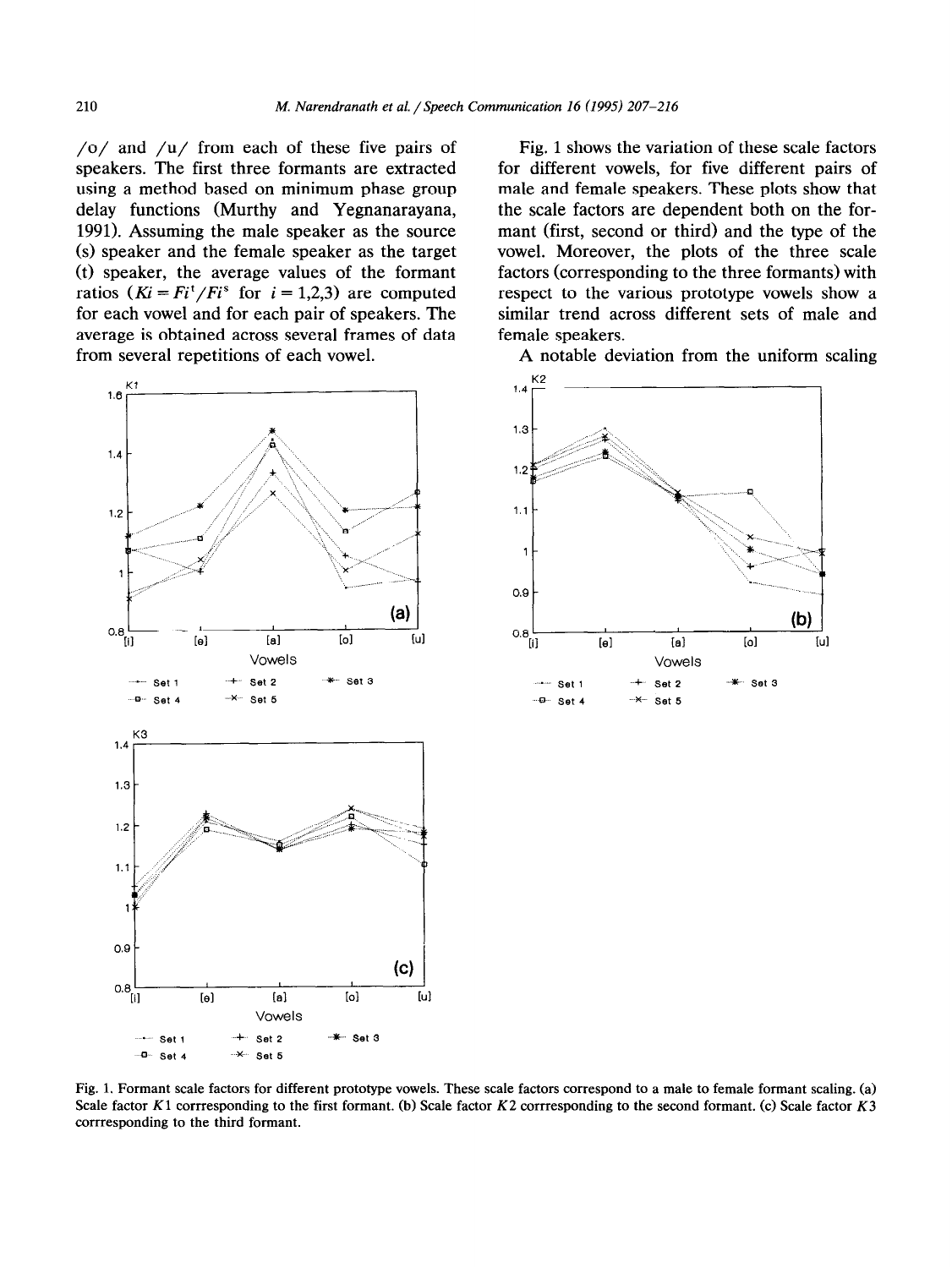

Fig. 2. Training a neural network for capturing a function which transforms the formants of the source speaker to that of the target speaker.

of the formants is the large scale factor for the first formant corresponding to the open vowel  $/a$  in comparison with the close vowels  $/u$ and /i/. In the case of the scale factor for the second formant, it is high for front vowels /i/ and  $/e$ . It is worth noting that the back vowels /u/ and /o/ have the second formant scale factor  $K2$  that is less than unity. This means that the second formant frequency for back vowels  $/u /$  and  $/v /$  is higher for male speakers than for female speakers. These observations are consistent with a similar study conducted by Fant (Fant et al., 1991).

These plots of the formant ratios show that the variation of the formants from male to female is consistent. That is, one can infer that there is a systematic variation of the vocal tract shapes for all the five pairs of speakers. But this variation is not the same for different vocal tract shapes, as can be seen by the different values of the scale factors for different vowels. This shows that the vocal tract shape transformation between two speakers is not linear.

In order to capture the implicit nonlinear transformation between the vocal tract shapes of two speakers, we propose an artificial neural network model for formant transformation. During the training phase the network is trained with a discrete set of points on the mapping function. If the data set used for training are chosen appropriately then the network will learn a continuous mapping function. Moreover this function can faithfully transform input parameters for which it has not been trained. In continuous speech the vocal tract system characteristics change rapidly across segments. Hence if the transformation involves codebook mapping (Abe et al., 1988; Savic and Nam, 1991), then, for a faithful transforma-

| repeat                            |                                                                                                                        |
|-----------------------------------|------------------------------------------------------------------------------------------------------------------------|
| For each set of formant data      |                                                                                                                        |
| begin                             |                                                                                                                        |
| $Step-1$ :                        | The formant values (F1-F3) corresponding to the source speaker<br>(male) are given as the input.                       |
| $Step-2$ :                        | The desired output is the formants extracted from the corresponding<br>frame of speech of the target speaker (female). |
| $Step-3:$                         | The weights are adjusted using the backpropagation algorithm.                                                          |
| end<br>until the weights converge |                                                                                                                        |

Fig. 3. Algorithm for training the BP network to capture formant transformation function.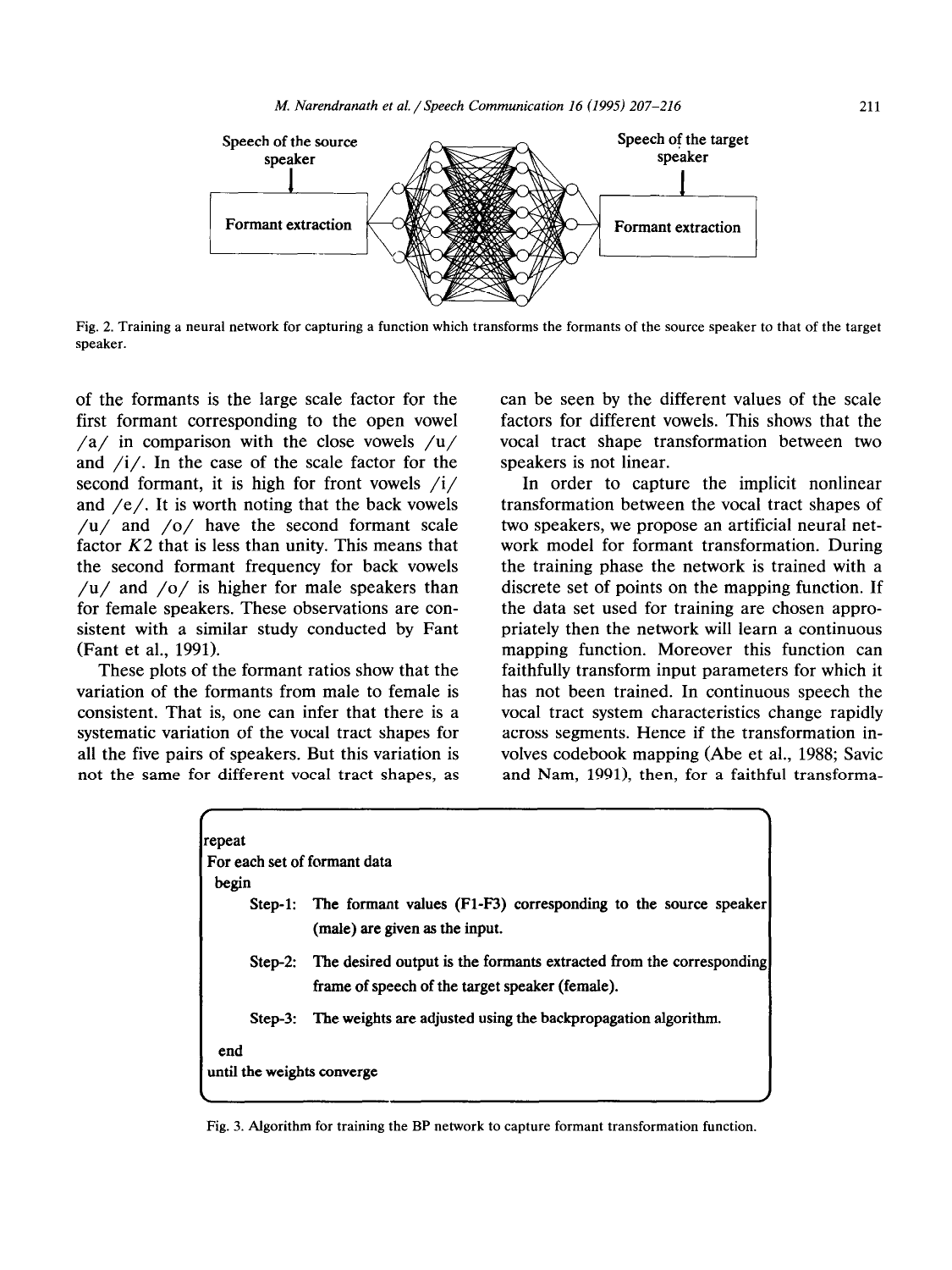tion, the size of the codebook must be very large. The proposed neural network based transformation system will work for all cases of formant occurrences although, during training, only a few sample pairs of formant vectors are used. This is based on the property that a multilayered feedforward neural network using nonlinear processing elements can capture any arbitrary input-output mapping (Hornik et al., 1989). This generalization property of the neural network helps in the faithful transformation of formants across speakers, avoiding the use of large codebooks.

A network with one input layer (3 units), two hidden layers (8 units each) and an output layer (3 units) is used in this study. The network is trained using the back propagation algorithm to capture the transformation between the formants (McClelland et al., 1986). The data for this study is collected from the steady voiced regions of continuous speech of the source speaker. The corresponding regions from the speech of the target speaker uttering the same sentence are identified manually. The first three formants from these two corresponding steady voiced regions are used as a pair of input and output formant vectors to a neural network. We have collected data from steady voiced regions of speech for a male-female speaker pair for utterances of fifty sentences. We have nearly five hundred such pairs of formant vectors for training a neural network. Fig. 2 shows the block diagram of the neural network system used to capture the transformation function which maps the formants of the source speaker to that of the target speaker. Fig. 3 shows the algorithm used to train the

neural network to capture the required transformation.

In an attempt to study how far the network has been successful in capturing the relation between the formants of the source and the target speakers, the following two measurements were made:

- (1) Table 1 shows the percentage error between the formants for five vowels of the target speaker and the source speaker before and after the application of the transformation learned by the neural network. From the table it is clear that the application of the transformation learned by the neural network to the source speaker's formants brings them closer to those of the target.
- (2) The network was trained with formants extracted from the steady voiced regions of continuous speech. But in continuous speech, since the vocal tract changes its shape continuously, the extracted formants will have many transitions. It is therefore desirable that the network be able to transform the formant transitions as well. Fig. 4(a) shows the input formant contours given to the network. The first three formants were extracted from each frame (25.6 ms) of speech data. Fig. 4(b) shows the output of the network or the estimated formant contour. Fig. 4(c) gives the expected target formant contour. Comparing Figs. 4(b) and 4(c) we notice that the formant transition is also transformed well by the network. Therefore we can conclude that although the network is trained only with formants extracted from steady vowel regions, it performs equally well in the regions with for-

Table 1

The percentage error between the source and the target formants before and after the application of the transformation learned by the neural network

| <b>Vowels</b> | Error in percentage between the target<br>and the source speaker's formants |      |      | Error in percentage between the target<br>and the transformed formants |     |     |  |
|---------------|-----------------------------------------------------------------------------|------|------|------------------------------------------------------------------------|-----|-----|--|
|               |                                                                             | F2   | F3   |                                                                        |     |     |  |
|               | 15.1                                                                        | 12.3 | 9.8  |                                                                        | 6.2 |     |  |
| e             | 11.0                                                                        | 15.9 | 7.8  | 5.8                                                                    |     | 2.8 |  |
| a             | 22.0                                                                        | 12.0 | 13.1 | 7.3                                                                    | 9.0 | 5.9 |  |
| 0             | 12.3                                                                        | 7.9  | 10.4 | 7.9                                                                    | 6.0 | 3.8 |  |
| u             | 15.5                                                                        | 10.2 | 19.3 |                                                                        |     | 4.6 |  |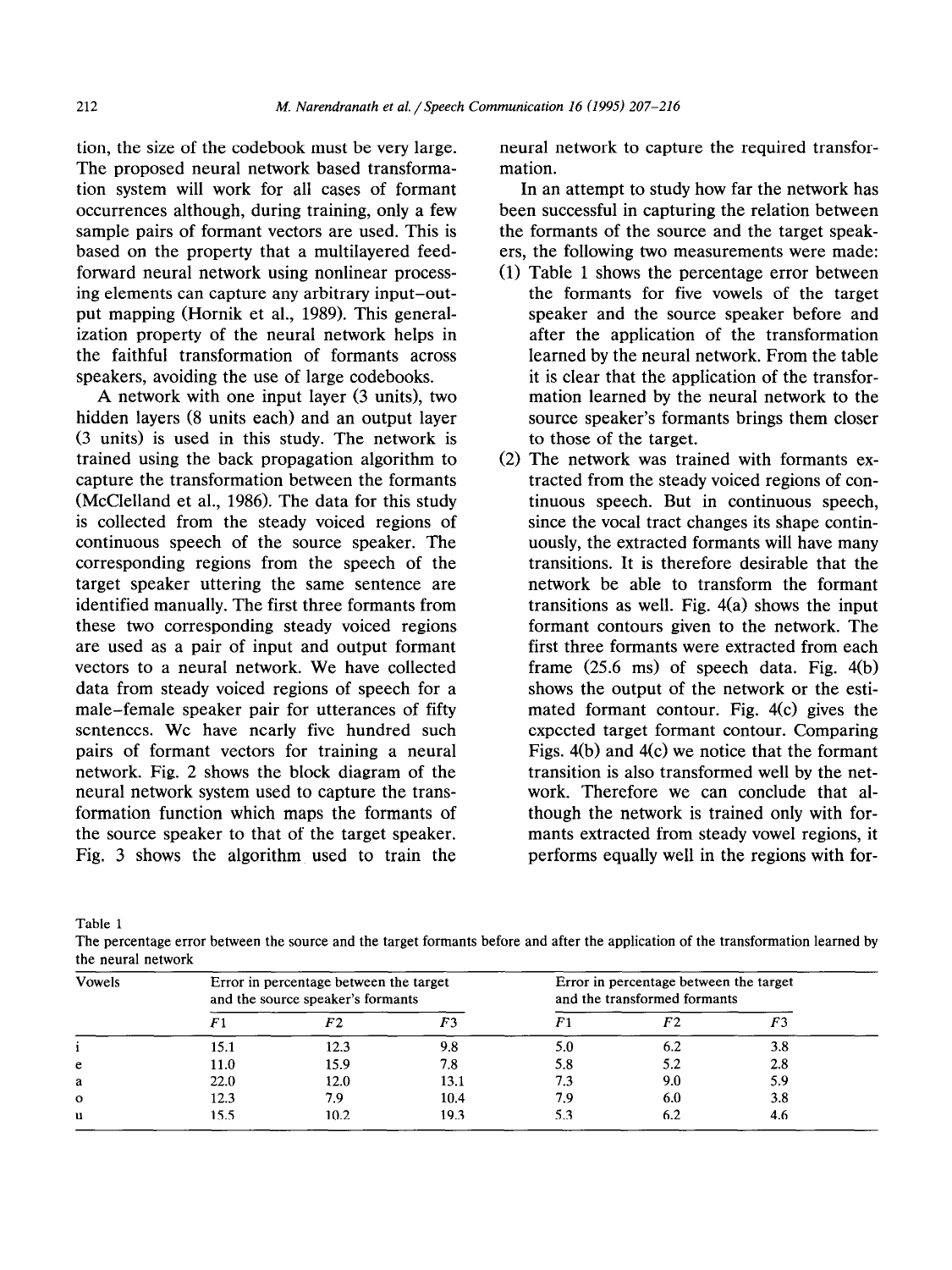

Fig. 4. The formant contours corresponding to the vowel sequence /a:e:/. (a) Formants extracted from the speech of the source speaker (male). (b) The transformed formants (male to female). Cc) Formants extracted from the speech of the target speaker (female).

ization property of the network which is ex-<br>for several sentences.

mant transitions. This illustrates the general- desired formant contours of the target speaker

ploited in the proposed method. This general- The pitch frequency for each segment is comization property was verified by comparing puted using the SIFT algorithm (Markel, 1972).<br>the transformed formant contour with the Fig. 5 shows the variation of the inherent  $F_0$  with Fig. 5 shows the variation of the inherent  $F_0$  with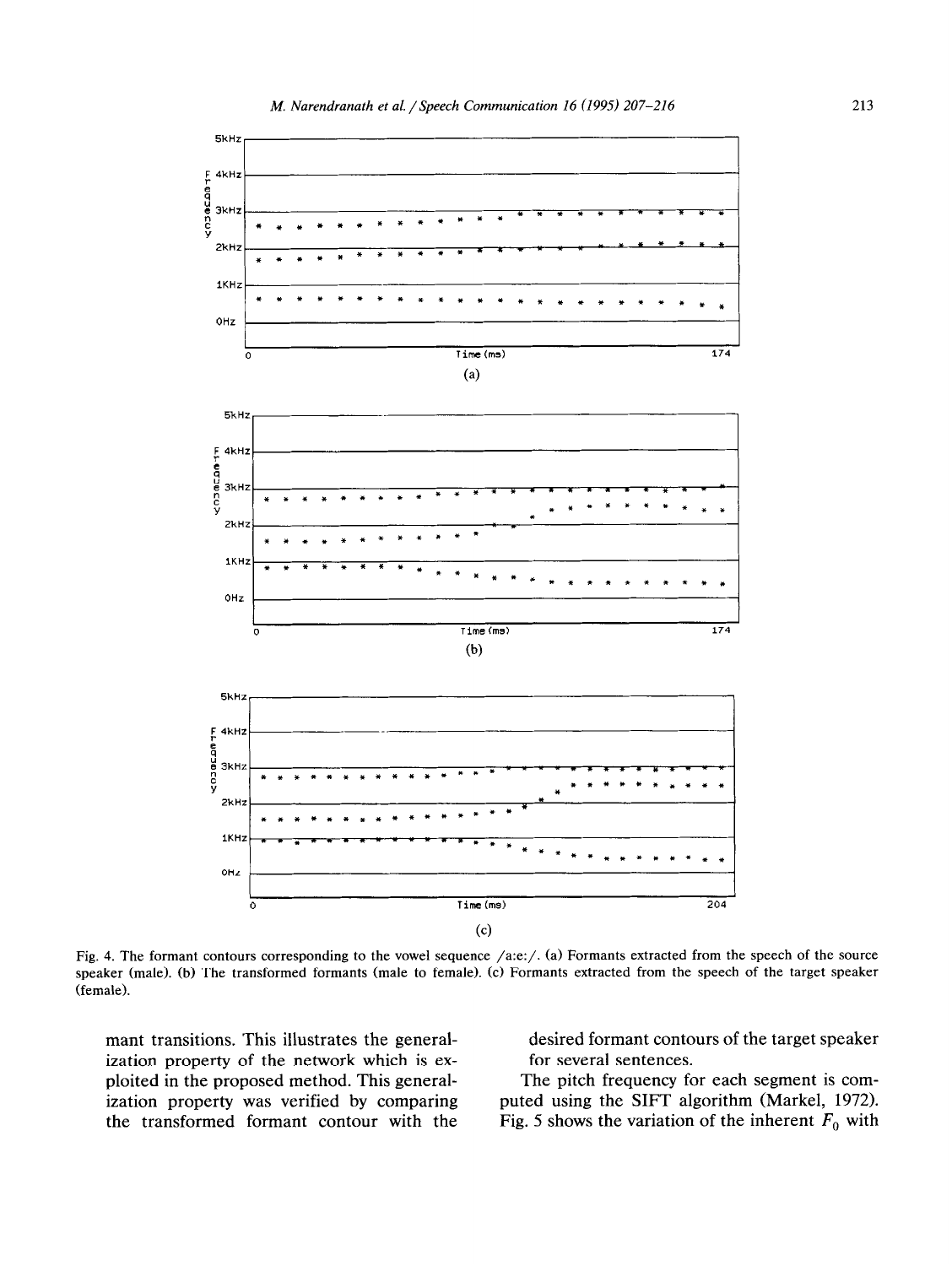

Fig. 5. The variation of  $F_0$  with respect to vowels for male and female speakers.

respect to the five prototype vowels for male and female speakers considered in Fig. 1. The  $F_0$ values were averaged over five male and five female speakers. We can observe a direct relationship between the height of the vowel and the inherent  $F_0$  for both male and female speakers.  $F_0$  is highest for the vowel /u/ and lowest for the vowel  $/a/$ . This is true for both male and female speakers. The two main differences in the inherent  $F_0$  of vowels between male and female speakers are:

- (a) The average  $F_0$  of female speakers is about 1.6 times higher than that for the male speakers.
- (b) The range (max  $F_0$ -min  $F_0$ ) over which the pitch varies for a female speaker is significantly (about three times) larger in comparison with the range for male speakers.

Pitch is extracted from the speech data of the source and target speakers for several voiced segments. The average of the ratio of the pitch frequency of the corresponding steady regions is computed and is used as the pitch modification factor in the synthesis.

#### 4. **Synthesis from transformed parameters**

Fig. 6 shows the tasks involved in the synthesis phase. Formant transformation is quite straightforward if we have a neural network which has learned the transformation. The three formants extracted from each of the frames of the source speaker's speech are given as input to the input layer of the trained neural network. The output of the network gives the transformed formants.

For modifying the pitch contour of the source speaker we use the ratio of the average  $F_0$  of the source and target speaker. After extracting the speaker dependent parameters from the speech of the source speaker and transforming them, the final step would be synthesizing speech. Formant synthesis was employed for synthesis using the transformed formants and the pitch contour. The



Fig. 6. Block diagram showing the transformation phase of the voice conversion system.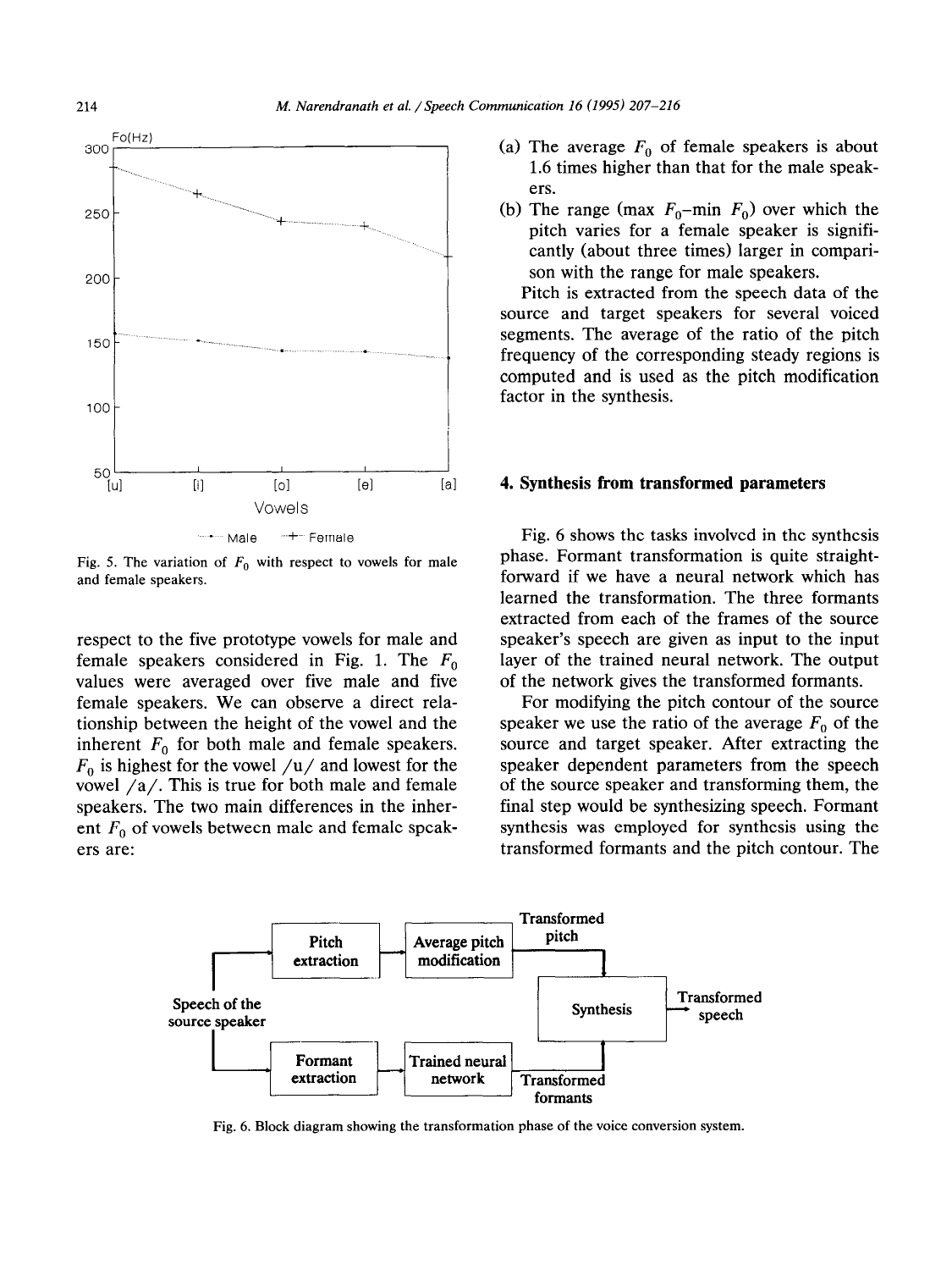gain contour extracted from the speech of the source speaker was used directly without any modification for synthesis. Fant's model (Fant, 1986) was used to excite the formant synthesizer for voiced frames and random noise for the case of unvoiced frames. Transformed speech was obtained for three cases:

- (a) Average pitch transformation: speech with original system and source characteristics modified by average pitch.
- (b) Formant transition: speech with original source characteristics and the transformed formants.
- Cc) Average pitch and formant transformation: speech with original source characteristics modified by average pitch and transformed formants.

The third case which includes both formant transformation and pitch modification factor does indeed bring in the characteristics of the target speaker in the synthesized speech. However, several important speaker characteristics of the target speaker were not incorporated in the transformation, especially the glottal pulse shape and the prosodic features. We are currently exploring ways of incorporating these features in the transformation to produce a more natural sounding speech with the characteristics of the target speaker.

### **5. Summary and conclusion**

In this paper we have described a general scheme for voice conversion. We have discussed the studies performed on interspeaker variation (gender differences) in the locations of formants and inherent pitch. We have demonstrated that a feedforward neural network trained using the backpropagation algorithm can capture a function which could transform the formants of the source speaker to that of the target speaker. Even though the network was trained with formants extracted from the steady voiced regions, it has faithfully transformed formant transitions as well. Pitch was modified using an average pitch modification factor. The transformed speech did possess characteristics of the female speaker (target speaker). The quality of the transformation can be improved by using glottal pulse shape transformation at the segmental level and pitch contour transformation at the prosodic level, in addition to the proposed formant and average pitch transformations.

## **References**

- M. Abe (1991), "A segment-based approach to voice conversion", Proc. IEEE Internat. Conf. Acoust. Speech Signal *Process.,* pp. 765-768.
- M. Abe, S. Nakamura, K. Shikano and H. Kuwabara (1988), "Voice conversion through vector quantization", *Proc. IEEE Internat. Conf: Acoust. Speech Signal Process.,* pp. 655-658.
- B.S. Atal and S.L. Hanauer (1971), "Speech analysis and synthesis by linear prediction of the speech wave", J. *Acoust. Sot. Amer.,* Vol. 50, No. 2, pp. 637-655.
- D.G. Childers and C.K. Lee (1991), "Vocal quality factors: Analysis, synthesis and perception", J. *Acoust. Sot. Amer.,*  Vol. 90, No. 5, pp. 2394-2410.
- D.G. Childers, B. Yegnanarayana and K. Wu (1985), "Voice conversion: Factors responsible for quality", *Proc. IEEE Internat. Conf. Acoust. Speech Signal Process.,* pp. 19.10.1- 19.10.4.
- D.G. Childers, K. Wu and D.M. Hicks (1987), "Factors in voice quality: Acoustic features related to gender", *Proc. IEEE Internat. Conf. Acoust. Speech Signal Process., pp.* 293-296.
- D.G. Childers, K. Wu, D.M. Hicks and B. Yegnanarayana (1989), "Voice conversion", Speech Communication, Vol. 8, No. 2, pp. 147-158.
- G. Fant (1986), "Glottal flow: Models and interaction", J. of *Phonetics,* Vol. 14, Nos. 3-4, pp. 393-399.
- G. Fant, A. Kruckenberg and L. Nord (1991), "Prosodic and segmental speaker variations", *Speech Communication,*  Vol. 10, Nos. 5-6, pp. 521-531.
- K. Hornik, M. Stinchcombe and H. White (1989), "Multilayer networks are universal approximators", Neural *Networks,*  Vol. 2, pp. 359-366.
- D.H. Klatt and L.C. Klatt (1990), "Analysis synthesis and perception of voice quality variations among female and male speakers", *J. Acoust. Soc. Amer.*, Vol. 87, No. 2, pp. 820-857.
- J.D. Markel (1972), "The SIFT algorithm for fundamental frequency estimation", *IEEE Trans. Audio Electroacoust.,*  Vol. AU-20, pp. 367-377.
- T.L. McClelland, D.E. Rumelhart and the PDP Research Group (1986), Parallel Distributed Processing (MIT press, Cambridge, MA).
- H.A. Murthy and B. Yegnanarayana (1991), "Formant extraction from group delay function", *Speech Communication,*  Vol. 10, No. 3, pp. 209-221.